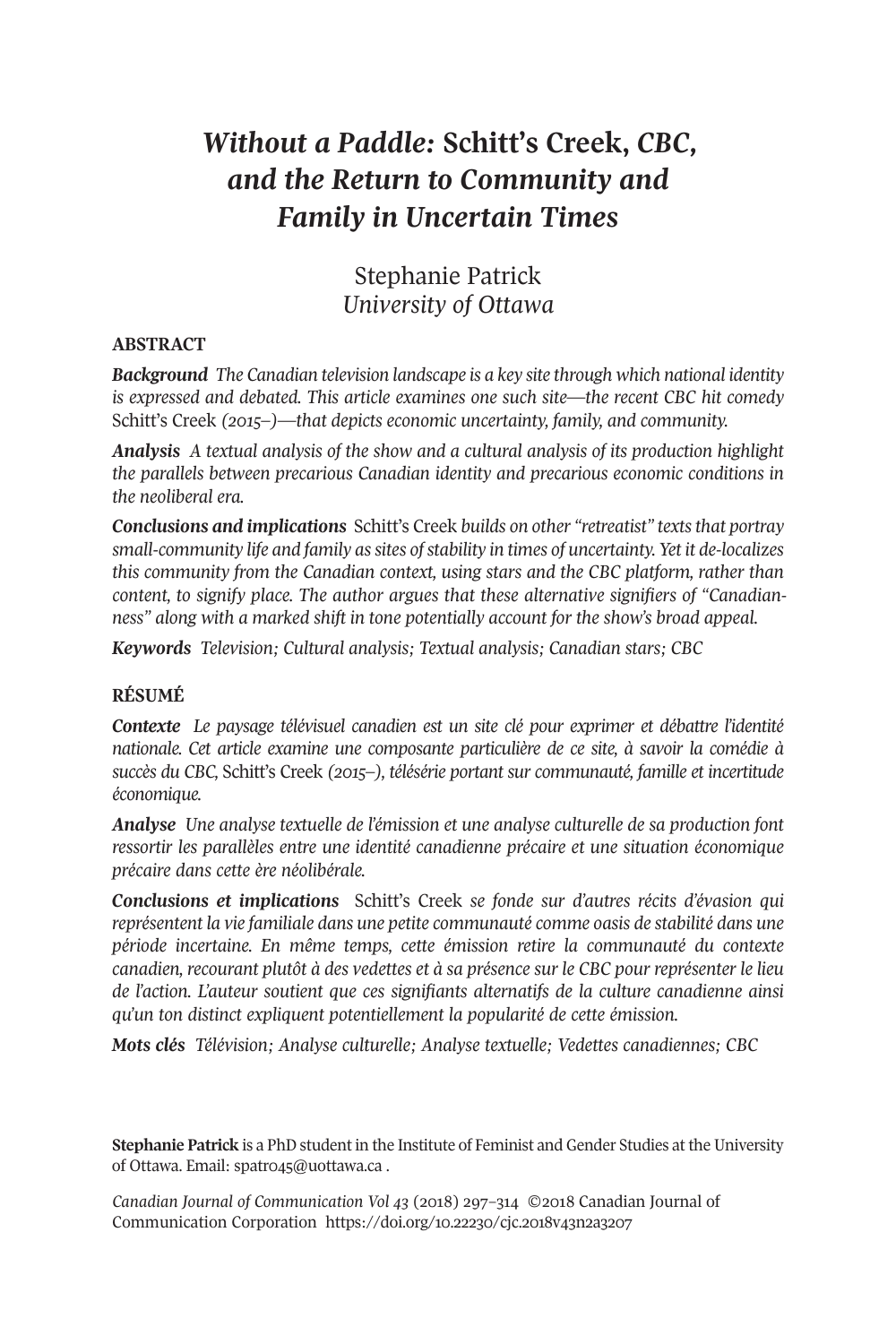# **Introduction**

Canada's geographic positioning alongside the United States, one of the largest economic, political, and cultural forces in the world, has long been a source of concern for the nation's policymakers. The constant influx of media content from the U.S. has resulted in a preoccupation on this side of the border with defining and nurturing a distinct "Canadian" identity through broadcast media, resulting in such policies as the establishment of a national public broadcaster (Canadian Broadcasting Corporation) as well as "CanCon" (Canadian content) regulations (Druick, 2015; Tinic, 2005). Although such moves have certainly helped to nurture both Englishand French-language production in Canada, there has been continued struggle particularly on the English side—to promote Canadian content to Canadian audiences. This struggle, as noted in the recent report by the Centre for Policy Alternatives (Anderson, 2016), has been exacerbated by the rapid development of digital media technology.

While competition from multinational digital media producers and online platforms grows, the publicly mandated CBC has recently had to deal with its own challenges—at the internal, regional, and national levels (Tinic, 2005). Plagued by a decrease in funding, the loss of exclusive rights to its staple series *Hockey Night in Canada*, as well as the Jian Ghomeshi sexual assault allegations and scandal, the CBC was recently able to "lure back" two notable Canadian cultural exports/expats— Eugene Levy and Catherine O'Hara—to produce and star in the hit comedy series *Schitt's Creek* (Levy & Levy, 2015–). *Schitt's Creek* marks not only a potential re-imaging of the CBC and its relation to the English-Canadian star system, but also a shift in Canadian content (and its distribution—the show airs concurrently on U.S. network Pop and receives delayed distribution through Canadian Netflix). This shift responds to the current global climate of uncertainty, digitization, and neoliberalization.

This article draws on a cultural studies framework to conduct both a textual analysis of season 1 of *Schitt's Creek* and a production analysis of its stars and production/distribution context at the CBC. It examines these factors in relation to the notion of precarity: in particular, the show's portrayal of and position within a precarious neoliberal economy, as well the show's production in relation to the precarious Canadian media landscape. Although precarity in this sense describes a specific socio-economic/geographic condition, precarity also has an affective element. Precarious status brings with it attendant feelings of insecurity, anxiety, and—of particular interest to this work—placeless-ness. These affective registers in many ways align with Canada's precarious national status, defined in relation to the American, British, Québécois, or immigrant "Other" (Bociurkiw, 2011; Tinic, 2005), but having comparatively few of its own cohesive national cultural referents.

One predominant way of coping culturally with precarious states of living has been the recent surge of "retreatist" narratives, as noted by Diane Negra (2009), which celebrate the return to, or re-energizing of, community life or small-town values in times of economic hardship. However, in the Canadian context this emphasis on smallcommunity life also works to affirm national identity projects, particularly in the context ofthe CBC's mandate to representthe unique and disparate regions ofthe country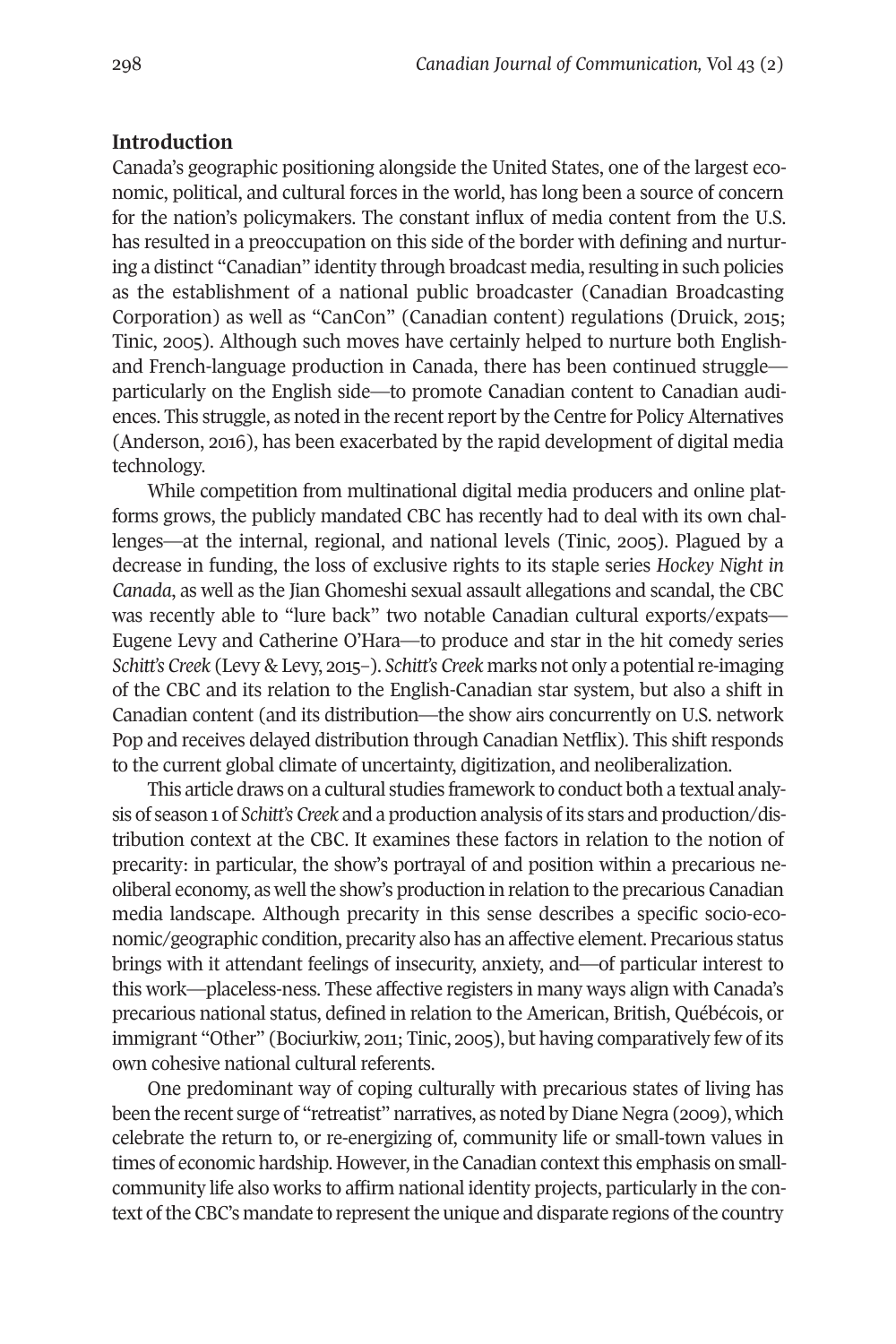to one another (CBC/Radio-Canada, n.d.; Tinic, 2005). Small-town community life has long been a central theme in Canadian media and has anchored several of the most popular hit television comedy shows in Canada in recent memory, reflecting this broader concern about what it means to "be" or "belong" in Canada and/or on Canadian screens. The shows *Corner Gas* (2004–2009), *Little Mosque on the Prairie* (2007–2012), and *Trailer Park Boys* (2001–) all operate narratively around a shared rural geographic space and, consequently, a shared sense of community and identity that both compensates for and comprises the broader (non-)identity of Canada. *Schitt's Creek* arguably extends this trope further—into an imaginary shared rural geographic space—while at the same time complicating it through a marked shift in comedic tone and a de-contextualization from the Canadian context.

In fact, the ambivalent tone and "global" appeal of *Schitt's Creek* just a few years back might have seemed quite out of place on the national broadcaster. In looking at the show through both an economic lens and a cultural lens, this article highlights that ambivalence in relation to both the family and the community/nation in our contemporary moment. To develop this point, the next section first discusses the themes of the show in relation to neoliberalism on a broad/hemispherical scale. The article then situates these themes within the Canadian context, in particular relation to the already precariously situated Canadian identity, as well as in relation to recent shifts in Canadian popular culture, as demonstrated by and through the show.

#### **Neoliberalism, retreatism, and the CBC**

Neoliberalism has been defined as a broad socio-economic shift occurring in Western democracies that dates back to the era of Prime Minister Thatcher in the U.K. and President Reagan in the United States in the 1980s (Duggan, 2003; Gill & Scharff, 2011; Littler, 2013). Though the term "neoliberalism" is increasingly invoked to describe a variety of economic, social, and cultural policies, itremains useful as a broad descriptor of several related contemporary trends. These trends include, notably, a "winner take all" economic system (Negra, 2009, p. 126), in which personal responsibility, privatization, and deregulation rule (Gonick, 2015); a corresponding emphasis on the individual as independent actor and a de-contextualization of social or structural constraints (Duggan, 2003; Gill & Scharff, 2011); as well as a de-localization—or, inversely, a globalization—of capital, culture, people, and production (Negra, 2009; Tinic, 2005). This last trend, as noted by Marusya Bociurkiw (2011), can both threaten and intensify nationalist sentiment: threaten in the sense of bringing with it an increasing presence of "Others" and a diluting of the definition and identity of the nation, and intensify in the sense of inspiring a redoubling down on the idea ofthe nation, "a way to maintain a fantasy of bounded national space to which one maintains a strong affective tie" (p. 44). An affective tie is made to the imagined nation, as well as to the ideal (non-Other) citizens ofthat nation. Neoliberal ideology is notable for delineating who is and who is not a desirable citizen in economic terms; a person can be or start off as "Other" to the nation (i.e., an immigrant), yet their economic success can recuperate or negate that otherness, allowing them to be accepted into the nation. Neoliberal texts further build affective/identificatory ties to the wealthy through stories that encourage empathy for the rich rather than for the poor, despite the effects of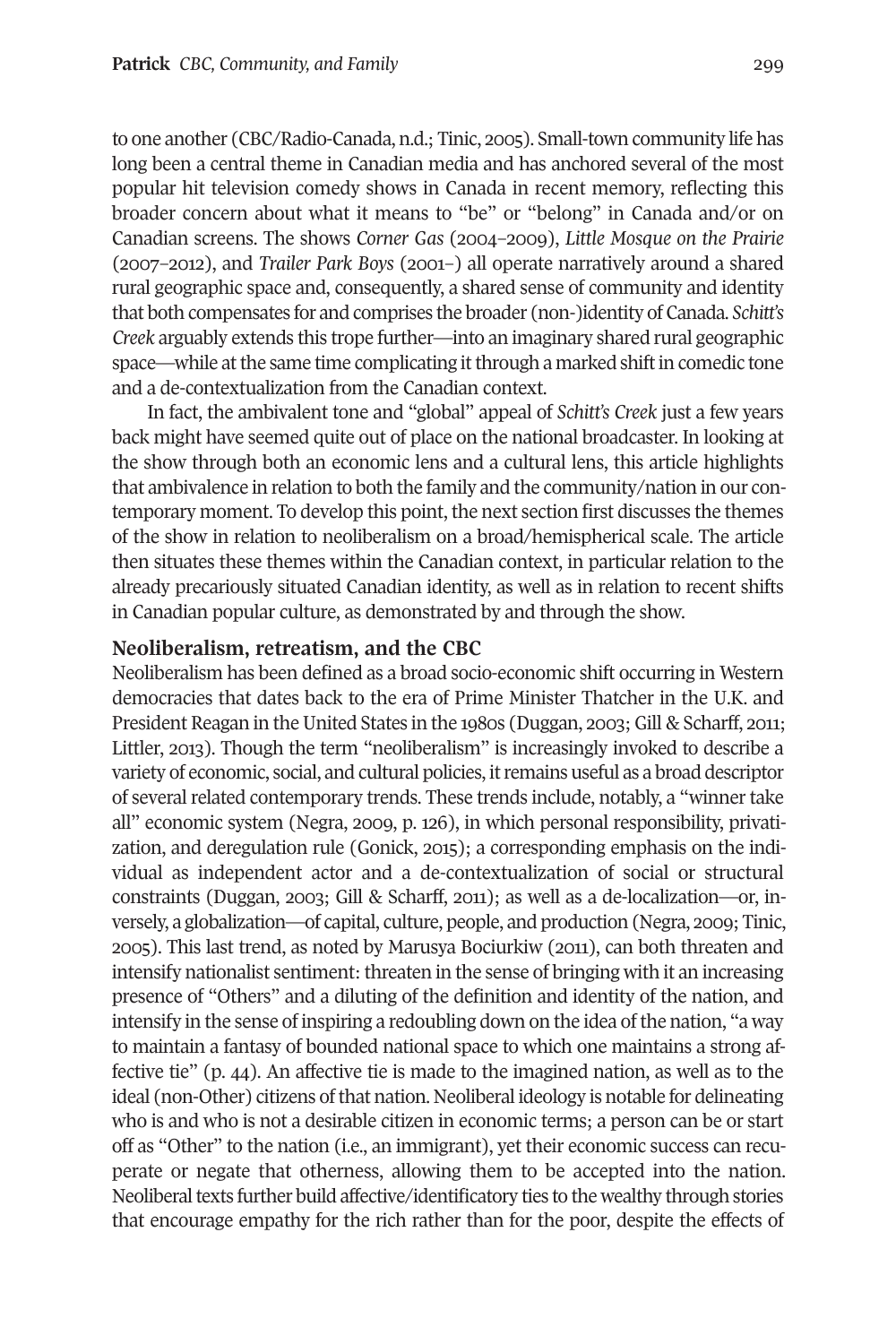economic decline and lessening welfare support being felt most by those atthe bottom of the economic ladder (Negra, 2009; Tyler, 2013).

The CBC represents a key public site where the effects of neoliberal policy are directly playing outin Canada. In herresearch on Canadian television production, Serra Tinic (2005, 2006) summarizes the evolution of both the content and production at the CBC in the 1980s and 1990s. The massive cuts to regional jobs and production had a significantimpact on the kinds of programming offered by the national broadcaster, diluting its ability to represent the distinct and disparate regions of Canada to the rest of the nation (Tinic, 2005, 2006). Both the centralization of production (in Toronto) and the increasing drive toward globalization contributed to a growth of content that would have international appeal—that is, content that de-articulated Canadian identity and location. In the years since then, several "regional" comedy hits have emerged that have proven, despite their specific geographic positionality in Canada, to have appeal abroad (*Corner Gas* on CTV, *Trailer Park Boys* on Showcase, and *Little Mosque on the Prairie* on CBC), thus challenging the de-Canadianization model that shaped much production policy in the 1990s. Furthermore, during the early 2000s, the CBC "Canadianized" its brand (Bociurkiw, 2011, p. 36), as signified by the introduction of the word "Canada" into its slogans (e.g., "Canada's Own," 2001–2007, and "Canada Lives Here," 2007–2014) and its expanded use of what Cormack and Cosgrave (2014) call "state celebrity": that is, CBC personalities who appear across CBC programming as ideal citizens and representatives of both the "nation" and the public broadcaster itself (see also Cormack & Cosgrave, 2016). This kind of stardom, as will be discussed further, serves as a significant contrast against the stardom of both Eugene Levy and Catherine O'Hara, whose fame is neither sutured to the CBC, nor contained within the (imagined) borders of the Canadian nation-state.

The CBC's focus in the early 2000s on "personalities" over "stars" is also reflected in the network's turn toward the highly economical strategy of reality television production, often through the licensing of internationally successful formats. One of the biggestrecent hits forthe CBC has been its national version of*Dragons'Den* (Kleinfeld, Middleton, Armitage, & Tighe, 2006–), a program of particular interest for its reproduction/celebration of neoliberal ideology at the content level (celebrating entrepreneurship and monetary success) as well as its relation to Canadian identity. *Dragons' Den* reproduces an international formatin a de-specified yet central location (Toronto), with the identity of its dragons and product-pitchers, as well as its place on the CBC, serving as sufficient signifiers of "Canadian" content.Although certain products—say, hockey or winter-related ones—hint at the show's Canadian production and economic context (made in Canada with the Canadian market/consumer in mind), the U.S. market is interestingly often verbally invoked, by both the dragons and the pitchers, as a particularly desirable and difficult market to enter. That two dragons were able to break into that market, not economically but culturally, as judges on the U.S. version of the show *Shark Tank*, is of particular interest in the context of the CBC losing its stars (a "fame drain," if you will) and perhaps recognizing the appeal of American success and fame (even for the most privileged) in relation to the more quaint forms of Canadian "success." This context is crucial in appreciating the significance of the CBC's decision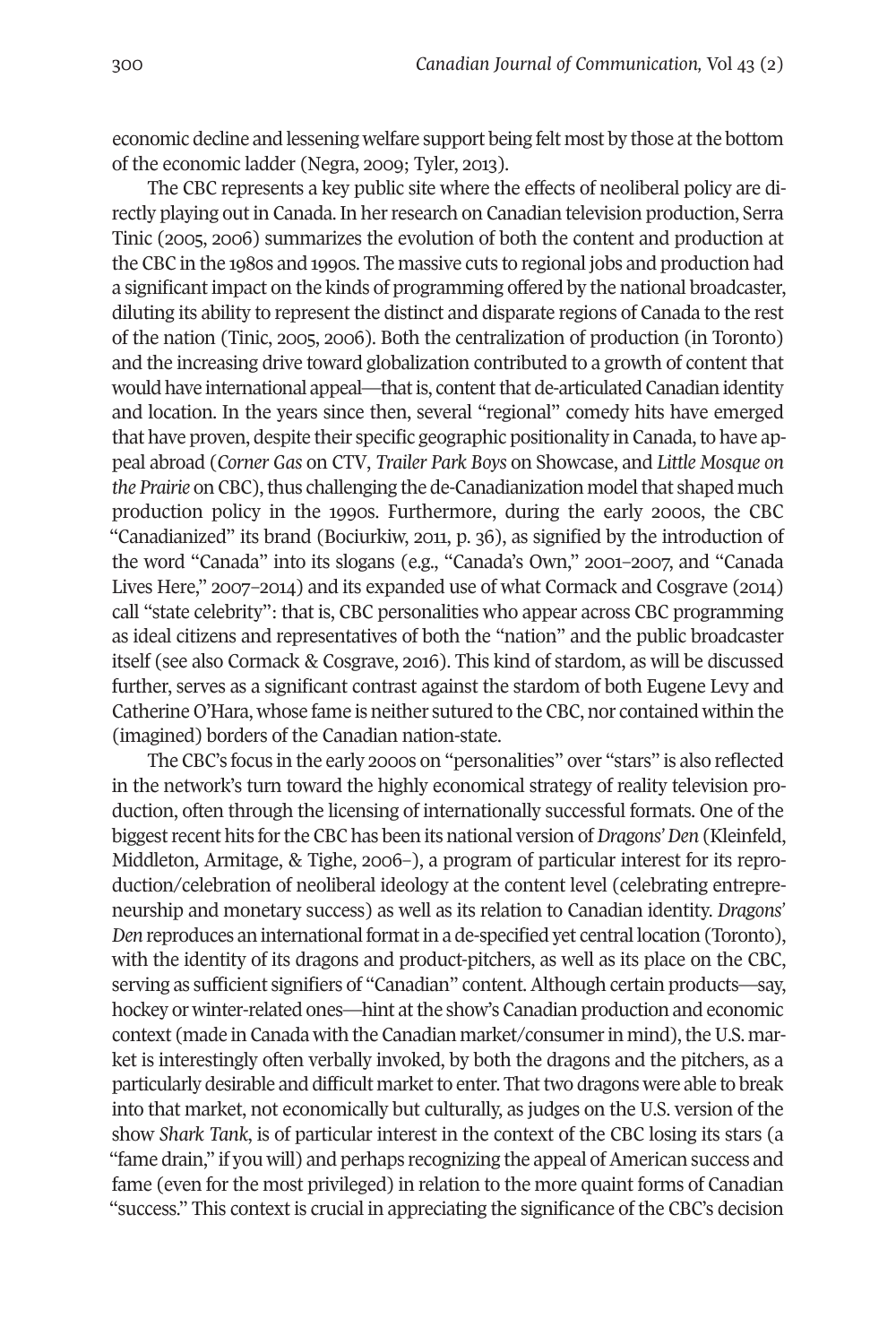to not only "lure back" two internationally successful Canadian stars (O'Hara and Levy) to headline a primetime comedy, but also to "import"American comedian Chris Elliott to star alongside them.

In many ways stardom can function to highlight nationalist sentiment. Cormack and Cosgrave's (2014, 2016) important work on state celebrities helps to delineate some of the ways in which "personalities" who appear across various programs and genres of state broadcasting come to signify the nation. The international "star"—and here star is used to differentiate from personality, in that an actor is understood to not be merely "playing themselves"—who has achieved success abroad (i.e., in the U.S.) and returns to Canada, and the public broadcaster specifically, signifies citizenship in a different and much more precarious way, for at any moment, they could return to their success abroad.

This impermanence of place, however, takes us back to the concept of "retreatism" outlined earlier. In certain ways, the tale of Levy and O'Hara "returning" to Canada/CBC serves allegorically as its own retreatist narrative, emphasizing the importance of nation and community in hard times. As outlined by Negra (2009) and Thoma  $(2014)$ , retreatist narratives not only celebrate small-town/community life (i.e., with Canada serving as small community in contrast to the U.S.), but also reinforce the increasingly dubious separation between "work" and "home" life that defines neoliberal states of being. (Here the merging of Eugene Levy's onscreen family with his offscreen family takes on considerable importance.)

Notably, these retreatist stories often feature a contrast between the "city" person (whose value system seems to have much in common with multinational neoliberal forms of capitalism) and the small-town "community" into which they eventually integrate by adopting values other than capital. The clash between and eventual transformation of individuals takes plot precedence over any discussion of a redistribution ofresources or potential government supports that might ease and equalize urban life (see also Weber, 2009). Again, this contrast is mirrored through a Canadian system of production/values that may be more "quaint" and "modest" than American ones, but these differences can be overcome with, say, enough star power or budget (as evidenced by *Schitt's Creek's* successful ongoing run on a U.S. cable network).

The contrasts of retreatist narratives often play out in the genres of melodrama and comedy.As viewers ofthese shows, we are encouraged to alternately identify with both perspectives—recognizing the excesses and superficialities of urban/capitalist expectations as well as the idiosyncrasies and quirks of rural populations. The Canadian television landscape has seen a number of successful shows that play upon our familiarity with regional stereotypes across Canada as well as our knowledge of, and perhaps exhaustion with, the limitations of metropolitan value systems. It has also produced many "urban" texts that are not quite recognizable as specifically Canadian ones (Tinic, 2005).

Because of its circulation in a global media market (airing in the U.S. and available to stream on Netflix), *Schitt's Creek* follows a long line of Canadian-made content that is not clearly identifiable as "Canadian" (Tinic, 2005, 2006). In this way, the setting of the show follows the de-localizing logic of neoliberalism. As noted by Cindi Katz (cited in Negra, 2009):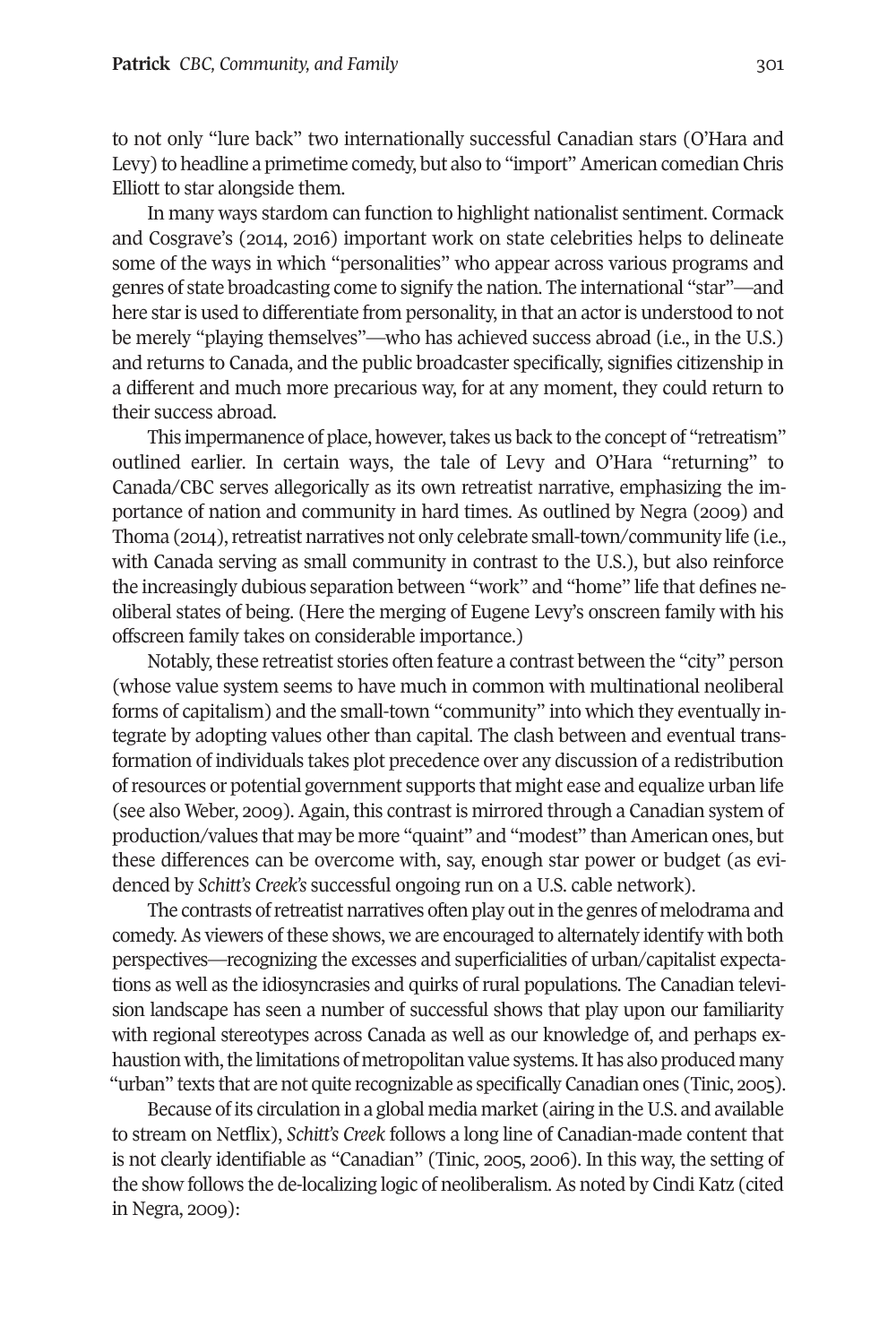A hallmark of the globalization of capitalist production has been a retreat by capital from its prior commitments to place. Reproducing a labor force and the conditions of production in any particular locale is less germane to enduring economic growth than it was in the past. (p. 28)

This characteristic might be especially true of the conditions of media production in the neoliberal, globalized marketplace, wherein the site of production (either externally, or as suggested in the setting of the show/text) is of less importance in signalling "Canadian-ness" than the presence of internationally "mobile" Canadian stars.In fact, the Canadian-ness of *Schitt's Creek's* stars, and the "place" ofthe CBC (a broadcast space rather than a geographical one) allows Canadians to recognize the show as a Canadian one, while the retreat from a "commitment to place" signified by both the international fame of the show's stars (including American star Chris Elliott) and the alternative sites of distribution/consumption (Netflix, Pop network in the U.S.) contribute to the show's global appeal. "Canadian-ness" here becomes tied to a range of signifiers (which themselves require a Canadian context in order to be decoded by audiences as such), rather than a specific geographic space of production and consumption.

Yet this precariously signified Canadian identity has long been a site of concern (and anxiety) vis-à-vis nation-building media, locating it within the same affective register, therefore, as neoliberalism. While for many nations, globalization presents a strong threat to nationalist sentiments (and the resurgence of nationalist sentiment in the face of globalization suggests just how fragile national identity projects are in contemporary neoliberal society), the Canadian context is exemplary of this trend. Canada has long struggled in defining itself against the global market and now, more than ever, must also cater to that market. For many years, the CBC has worked to offset this precarious identity, producing programs and stars that build, rather than challenge notions about what it means to be "Canadian." With *Schitt's Creek*, however, the CBC takes a much more ambivalent stance. The show's portrayal of economic hardship, family, and de-localized community both speaks to and challenges contemporary neoliberal ideology, using wry humour and internationally known Canadian stars to signify a "new" Canadian content that appeals to both domestic and global markets.

#### **Economic precarity: From riches to rags**

The first scene ofthe CBC hit comedy *Schitt's Creek* (Levy & Levy, 2015–) depicts members of the affluent Rose family learning that their business manager has lost all of their money in a series of bad investments ("Our Cup Runneth Over," 2015). As the scene unfolds, the government reclaims the family's opulent home and assets, despite the confusion of family patriarch Johnny Rose (Eugene Levy) and the desperate objections of wife Moira (Catherine O'Hara) and their adult children. The family learns that they have only one remaining asset out of the government's reach and/or interest—the town of Schitt's Creek, purchased by Johnny Rose as a gag gift for his son David (played by Eugene Levy's son, Daniel Levy). The family has no choice but to move into the town they own, put up by the local mayor (and town namesake) Roland Schitt in the dingy motel just down the road. In this first episode of the first season, the show establishes three central themes that this article explores: economic precarity, geographic community, and family.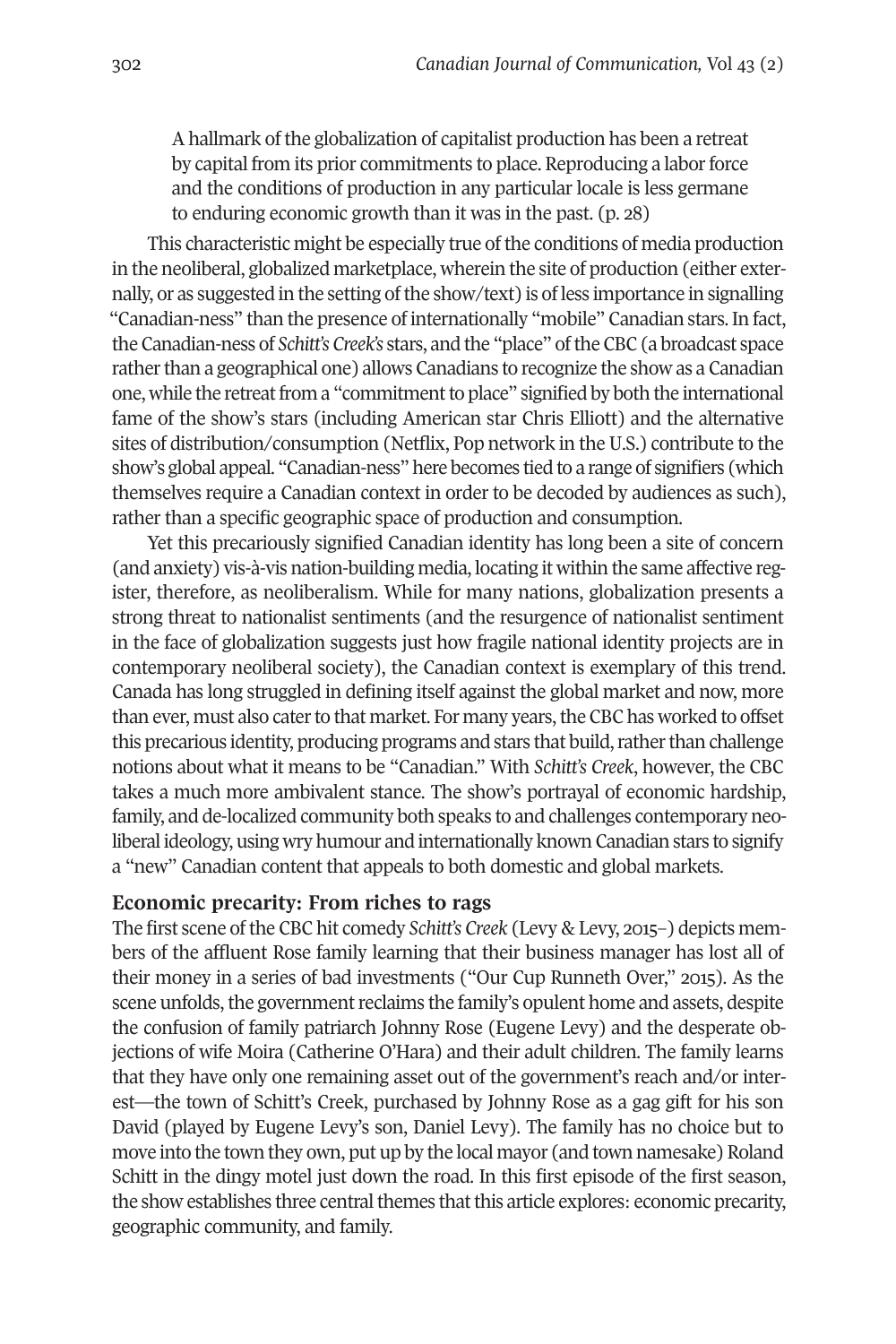The very premise of *Schitt's Creek* speaks to economic uncertainty. Although it is articulated in the show that the family's wealth was initially accrued by the entrepreneurial savvy of patriarch John Rose, the tie of his business to outmoded forms of media consumption (a video store conglomerate) is significantin establishing how the family lost its money, not only due to their (manager's) mismanagement, but also because ofthe broadertrend of digitization that characterizes today's global marketplace (in which the CBC itself competes). Through this riches-to-rags tale, the show thus sets up an initial relationship to capitalism and meritocracy that mirrors contemporary concerns with outmoded skills and uncertain futures. The fact that the Rose family was not generationally rich but were themselves an example, through John, of the successful "American Dream" speaks to a broader economic power dynamic that continues to favour the established elite over the precarious (and less infor[me](#page-16-0)d) newcomers, thus undermining the notion of a realized American Dream as the happy ending. 1

In fact, *Schitt's Creek* picks up where that happy ending leaves off. The newly rich are not only implicated here in at the very least an economic naïveté, but also in a reference to the dubious practice of money management. (After losing their money, the Roses' business manager has run off to the Cayman Islands, thus alluding to the Wall Street corruptions and bailouts that led to the 2008 global recession.) Although the Roses themselves are not the crooks here, they are the ones left paying the price, and the comedy results from an alternating sense of empathy for the rich and their plight (we have all had to "cut back" in hard times) and mockery of their lack of self-awareness, in contrast to the homey, pragmatic, if somewhat plain and tacky townsfolk of Schitt's Creek.

The family's loss of money is dealt with explicitly in an early episode where John discovers that his son has continued to use his remaining functional credit card to purchase expensive creams from Europe ("Don't Worry, It's His Sister," 2015). John suggests that his son find a job if he "want[s] the smooth under-eyes of a 16-year-old" and David struggles to find a match for his skills in Schitt's Creek. When motel clerk Stevie, in an attempt to help, asks him what skills he has, David's answer is predictably out of touch and impractical: "art-curating and trend-forecasting." Such skills, however, are valued in today's creative economy, thus marking them simultaneously as legitimate in a broader contemporary context while also mocking that context.An earlier episode expands uponDavid's old life working in the New York art gallery system—he explains that he once curated a performance piece by a Brooklyn-based artist who would don a mask, disrobe, and then "breastfeed members of the audience. It was a commentary on income inequality" ("The Drip," 2015). Again, the ambivalent comment both pokes fun at self-indulgent performance art and reminds viewers of the current economic state, marked by an increasing wage gap.

Yet the threat of a primetime CBC sitcom that speaks to income inequality and financial loss is tempered by its containment here—both comedically and narratively. Only the privileged Roses specifically lament and strategize around their economic state. Although it is suggested that, forinstance, motel worker Stevie is perhaps in the same state if not worse off than the Roses (jokes repeatedly reference her cheap car and her complete disdain for being the housekeeper, manager, and front desk clerk at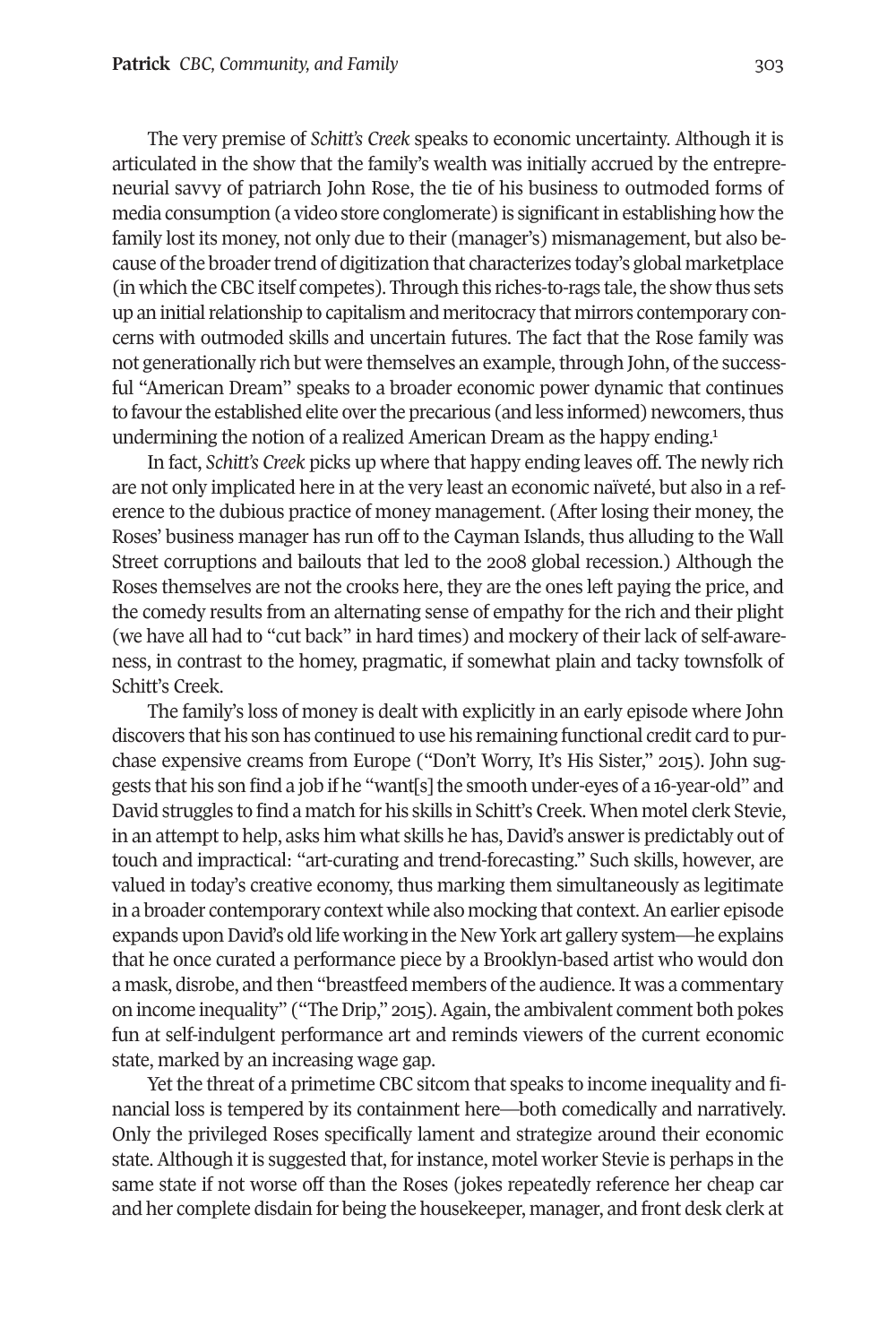a dingy roadside motel), her relation to wealth throughout the first season is one of indifference.

Other moments help underline the privileged lives of the Roses, such as in the episode "Bad Parents" (2015) when John and Moira feel guilty for not being closer with their grown children David and Alexis. They ask Twyla, the diner waitress about her relationship with her parents. She informs them that her mother often no longer recognizes her and her father is in prison. When they offer their sympathy, Twyla cheerily brushes it off. Worry and hardship are not her domains. This contrast, again, points back to Negra's (2009) assertion that popular texts build sympathy for the most privileged in society, while at the same time depicting the less privileged as embodying values other than material wealth. In fact, this representation of Schitt's Creek's citizens can be read as a sign of how "strong" they are in the neoliberal sense—they do not rely upon anyone but themselves, nor do they whine or complain about what they do not have; they merely do the unglamorous, low-paying service work that needs to be done. It is no coincidence, then, that the road toward "enlightenment" (character development) will entail for each of the Roses to quit whining, get a job, and start contributing to and putting down roots in the community.

# **Community: "Welcome to Schitt's Creek, where everyone fits in"**

If the path to enlightenment comes through work, it remains a rocky path to navigate. Throughout the first season, the members of the Rose family take on various ventures to earn money and ease their boredom. As the characters' lives stabilize, and as they each discover their own inner strength, we see that their economic and materialist concerns start to wane. Yet, the message is complicated in that viewers are encouraged to identify with the continued reluctance and inability of the Roses to fit in, particularly in situations where citizens of Schitt's Creek overstep personal boundaries. Forinstance, in the first episode ("Our Cup Runneth Over," 2015), a drawn-out scene depicts oblivious mayor Roland overstaying his welcome as he helps the Roses move into their new motel abode. After sitting to watch television, then rising to tease his departure when, in fact, he is merely taking a washroom break before returning to watch more television, John understandably tells Roland to "get the f\*\*k out!" A hurt Roland retaliates, drawing on one ofthe stunts his father used to pull on him: he takes away the Roses' motel doors as punishment. "Privacy is earned," Roland tells a bewildered John, who clearly does not yet understand the rules of small-town community life.

Have the Roses earned their right to privacy? Within neoliberal logics of individualism, privacy is a right, not a reward. There is capitalist dignity in having a separate private life, in which the government does not interfere. As Margaret Thatcher famously noted in 1987: "[T]here is no such thing as society. There are men and women and children and there are families" (cited in Littler, 2013, p. 63). Yet within this logic, the mismanagement of money is an unforgivable misstep.In trusting "outsiders" and then losing the most valuable asset one could have (literally—their wealth), the Roses perhaps then deserve Roland's juvenile punishment. Of course, neoliberal ideology is riddled with paradox. As discourses of individualism and privacy rise, so too do government surveillance and so-called security measures (Tyler, 2013). Under neoliberal logic, where government interference must be minimized, evading government taxes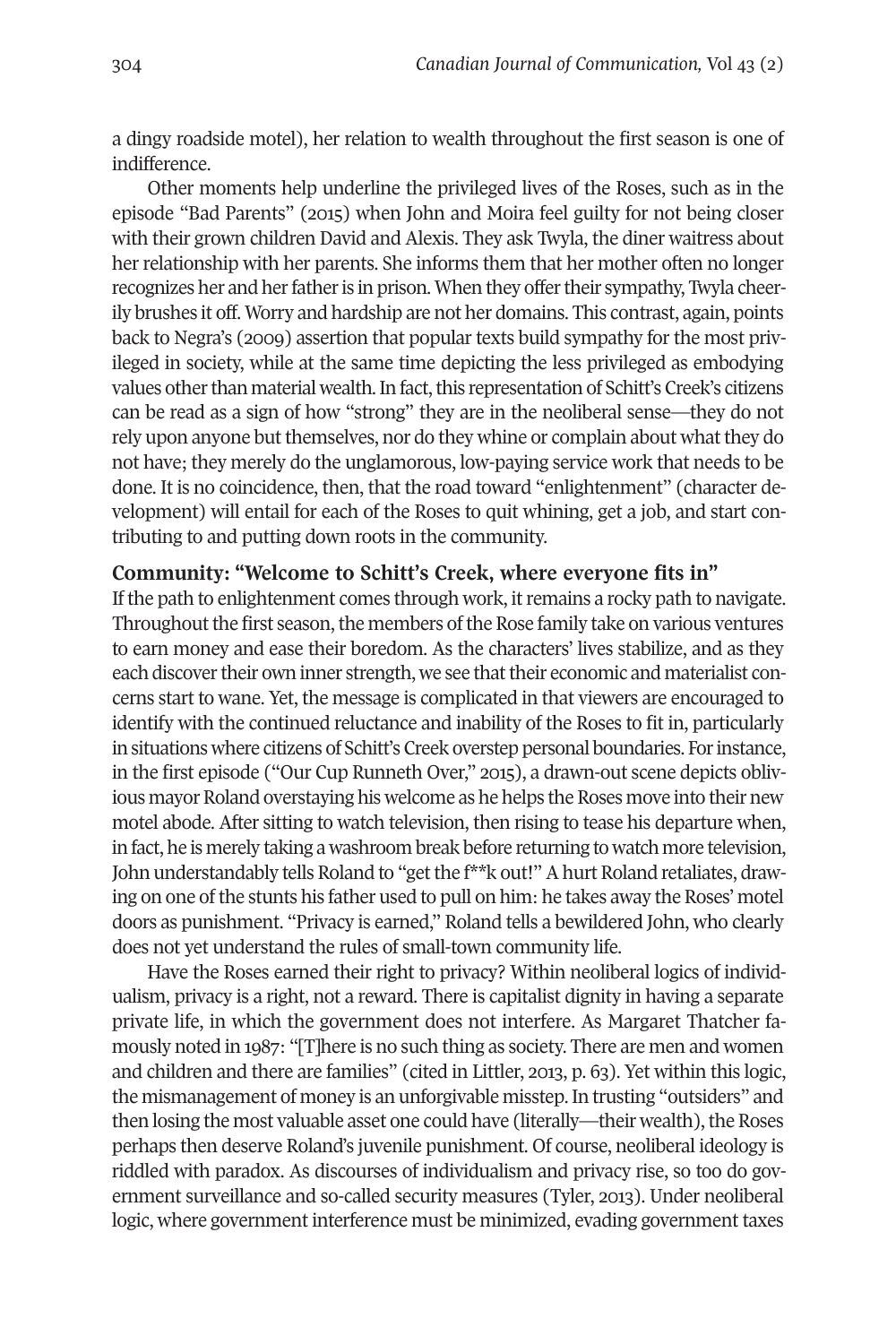is less about mismanagement than it is about the wealthy retaining what they have earned. Within this logic, the Roses have done nothing wrong and have earned their right to privacy by being proper neoliberal capitalist citizens. The show complicates this, offering viewers both readings as again we alternate between laughing with the Roses and laughing at them.

Like many retreatist narratives, much of the humour in *Schitt's Creek* comes out ofthe clash between the rich, big-city folk and the quirky small-town people and their values. We are encouraged to find humour in the fish-out-of-water tale and to empathize with the pains of budgeting in rough economic times. However, the Roses are not a stand-in for the "average" family; they do not demonstrate for viewers—who, in Canada, are mostly watching in cities (Government of Canada, 2011)—that small-town values, community, and downsizing are desirable lifestyle choices. The Roses' desire to leave remains constant throughout the entire first season; the town does not win them over.In fact, Schitt's Creek is represented ambivalently, with the more intelligent characters (e.g., Stevie) regularly articulating how horrible it is there, and how anyone who is "funny and smart and [has] a well-rounded sense of humour" has "move[d] away from here" ("The Cabin," 2015). As the show develops into its second and third seasons, we do see that the family is able to forge deeper roots in their new home (David putting his trend-forecasting skills to use first at the local "Blouse Barn" then at the General Store, Moira running for city council). Yet even then, the characters are unable to erase their idiosyncrasies (and here, Moira's outrageous wigs come to take on extreme importance), thus disproving the town motto above—that Schitt's Creek is a town where "everyone fits in"—and, perhaps, demonstrating that fitting in is not a requirement, as the town comes to welcome the Roses for who they are. However, if the community of Schitt's Creek comes to stand in narratively for economic success, it does so equivocally. The importance of the family, on the other hand, is constant.

# **Family: "In times of crisis the one thing we need to hold onto is family"**

Within neoliberal capitalist logic, the key economic unit is the family. In times of crisis and uncertainty, "patriarchal models" of family structure bring a sense of stability and certainty (Stephens, 2014). Recessions have a double effect on families in Western economies, both "delay[ing] and fray[ing]" the family unit (p. 172): people are less inclined to have the children that replenish the labour force, and they are often required to reduce consumption and downsize lifestyles to adjust to lower, less secure incomes.

The Rose family within Schitt's Creek seems emblematic of these concerns. Although they increasingly come to be implicated in the community around them, their physical isolation (as outsiders, for the most part the lone guests at the Schitt's Creek motel) distinguishes them from their neighbours. As outlined earlier, their financial woes are marked out as distinct from the finances of the characters around them, and their shared perspective vis-à-vis the "townies" further unites the Roses, despite their internal squabbles. However, this family unit does not quite reach the neoliberal ideal of independence, entrepreneurship, and hard work. Not only are the characters often idle throughout the first season, but the fact that the grown Rose children Alexis and David, 27 and 34 years old, respectively, are still reliant upon their par-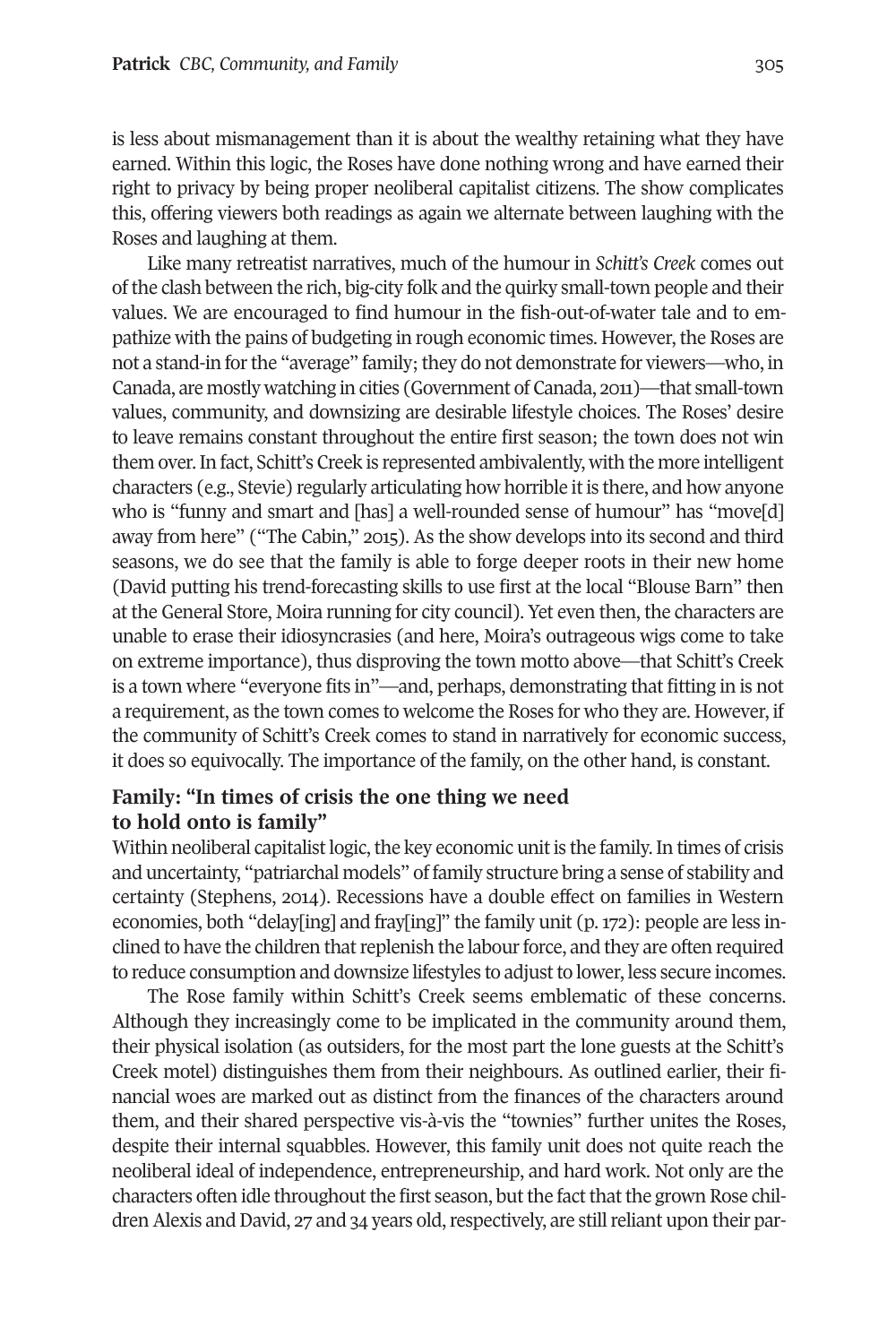ents and have not yet moved on to establishing independently wealthy family units of their own marks them out as failures within discourses of meritocracy. John and Moira might have lived the American Dream, but the children's relation to the loss of wealth is mar[ke](#page-16-1)d out much more ambivalently by their lack of merit yet clear sense of entitlement. 2

This dependence upon their parents, and everyone's dependence upon patriarch John, is both celebrated and undermined by the show. Although John is replete with street-smart bits of wisdom about how to make it through tough times, "getting back on [one's] feet" and holding onto one another through crisis, he is also shown to be less skilful than his family members at adapting to their new economic reality. (Moira, David and Alexis all quickly develop economic ties to the community, while John struggles to re-define himself as an entrepreneur.) In a related sense, John is also shown to have lost touch with "commoners" (and common sense), as is demonstrated by his complete ineptitude at the unemployment office ("Allez-Vous," 2015). John's shame at having to collect unemployment cheques speaks to neoliberal concerns over welfare dependency and unfair wealth redistribution. At the same time, his utter lack of understanding of the process could be read as a larger critique of the efforts of the rich to undermine government supports while also disproportionately benefiting from the government's efforts to stabilize economies brought into crisis by the wealthy.

Unable to grasp the concept that in order to collect employment insurance, one must have been employed in a position that pays into the insurance,John argues with the clerk, insisting that he is entitled to money because he used to employ people. "Am I the only one who understands how the economy works around here?" he asks in frustration. His logic is future oriented: he needs EI payments so that he can get back on his feet, to employ people who will then no longer be a similar burden on the unemployment office.Yetthis logic does not apply in (neoliberal) societies where workers are measured not by potential, but by what they are and what they have done or overcome. Only when Roland steps in, using his own social connections to the clerk, and lies on John's behalf (stating that he is John's former employer) is John able to secure the unemployment cheque that he authentically needs. This scenario simultaneously speaks to both the increasing suspicion within neoliberalism that welfare recipients are "scamming" the government oftaxpayers' hard-earned money, and the much less discussed propensity of the rich to defraud government and tax services (Dubinsky, 2016). Despite the lie, John truly needs the money to take care of his family, not only sacrificing his sense of self-worth as a successful businessman and patriarch (even though Moira reassures him that he remains "masculine" and "brave" in her eyes), but also deferring to the detested Roland (and his social skills) to secure the cheque.

Although John faces ongoing challenges to both his masculinity and his patriarchal control (both from within his family and beyond it), he maintains his status as the wisest, strongest Rose, upon whom the others all rely, despite their own growing competence. He is presented as less emotionally volatile than the others and is the one to whom they all turn to rescue them from their dire economic and geographic situation. In fact, this straight-man role seems quite at odds with the persona that Eugene Levy has crafted over his career—much of which has also included onscreen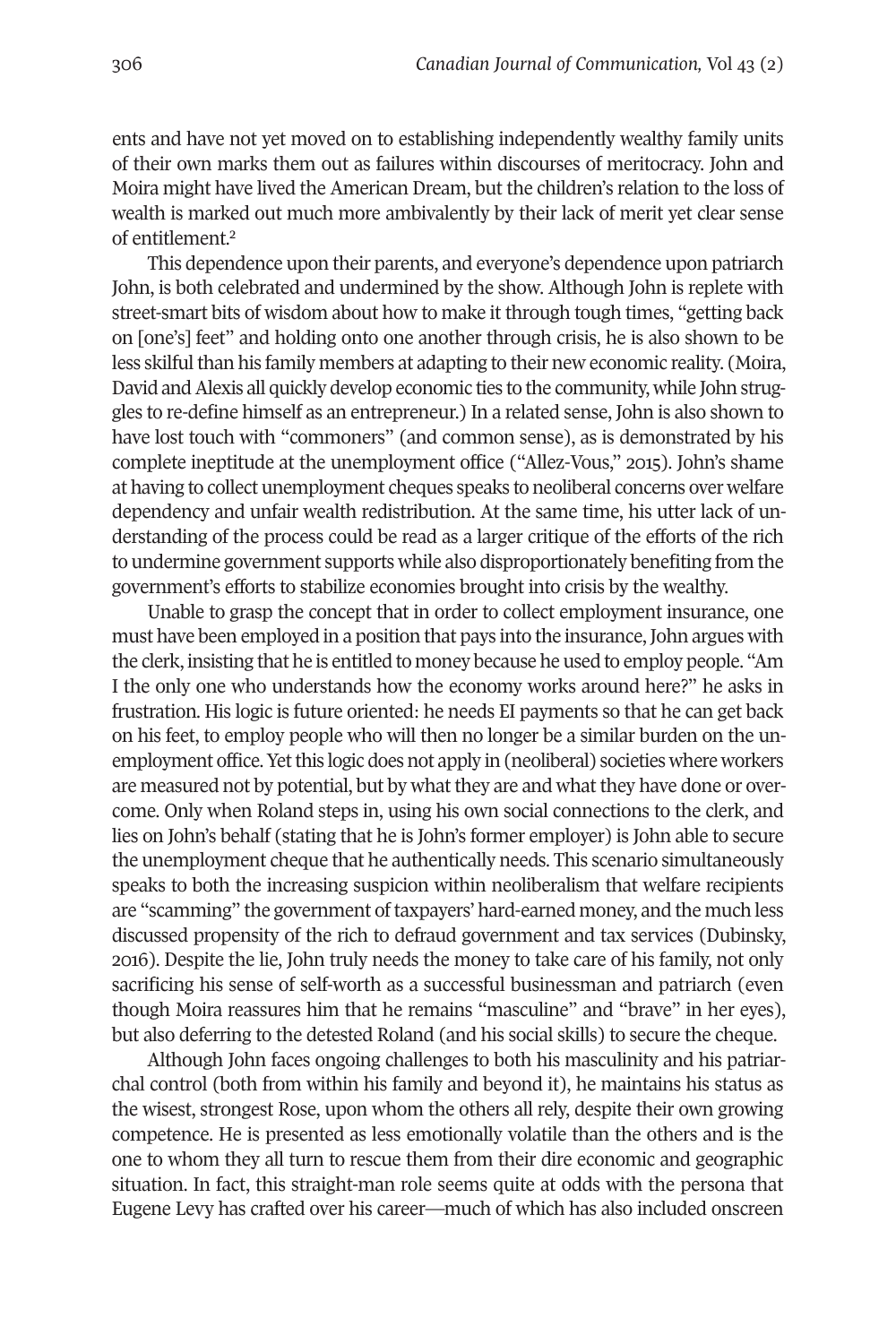pairings with Catherine O'Hara. Before looking more specifically at this show within the Canadian context, and in relation to Canadian stardom, the next paragraphs briefly consider the role of family in the production of *Schitt's Creek,* as both the long-term onscreen relationship (40 years) between Levy and O'Hara could be considered in familial terms, and, more obviously, the Levy family is heavily involved across the production: Eugene Levy, Daniel Levy, and Sarah Levy all act on the show; Eugene and Daniel both have writing and producing credits; and Eugene's brother Fred also shares a producing credit ("*Schitt's Creek* (TV Series 2015– )—IMDb," n.d.).

Moving, then, to the broader media context in which the show emerged, perhaps for the Levys as well as for the Roses, John's advice rings true: "In times of crisis the one thing we need to hold onto is family" ("Little Sister," 2015). Priorto the production of *Schitt's Creek,* Eugene Levy was working sporadically though continually in Canadian and American television and media, having taken on mostly guest appearances and voice work over the past decade (with the exception of reprising his role as Jim's dad in the *American Pie* franchise in 2012) ("Eugene Levy," n.d.). Daniel Levy's breakout roles were hosting rather than acting gigs on MTV ("Dan Levy," n.d.). Again, over the past decade Daniel has been working sporadically and precariously. Although work across the film and television industry is highly precarious and porous to borders, the Canadian market is more precarious than the American one by sheer number of opportunities. By taking matters into their own hands, then, in creating a vehicle for themselves as a creative family (and including Eugene Levy's long-term screen partner O'Hara), and by merging their "home" and "work" lives, the Levys could be said to be exhibiting the entrepreneurial "bootstraps" initiative encouraged and fostered by neoliberal policies. But Eugene Levy himself also does the ideological work of masking privilege beyond the text of the show. Countering any potential charges of nepotism, during a promotional interview, Levy positions his family's involvement as earned: "It would be hard for me to do a show with my kids if they weren't *pulling their weight* and they didn't have *what it takes.* ... But I'm the proudest father in the world" (Wong, 2015, para.10, emphasis added).

In this way, then, the Levys succeed where the Roses fail, demonstrating that if the market is not currently working for you, you must make it work. After having "earned their stripes" in various projects apart, they come together to create opportunities for themselves that provide more secure, long-term employment than what had currently been on offer to them. They deny or conceal their privilege through discourses of "pulling their weight" and "having what it takes," which, in turn, obscure the talents and work ethic of thousands of performers (and other Canadians) who remain precariously employed in Canada. It is to this state of precarity in Canadian television production that this article now turns.

# **Anytown, Canada**

Unlike recent hit Canadian sitcoms like *Corner Gas* and *Little Mosque on the Prairie, Schitt's Creek* does not present itself as specifically located in Canada. Although the town of Schitt's Creek can be read as a stand-in for "Anytown, U.S.A" (Wong, 2015), likely aiding in its appeal to broadcasters south of the border, a few elements of the show allow it to be read, by Canadian audiences, as distinctly Canadian. The remainder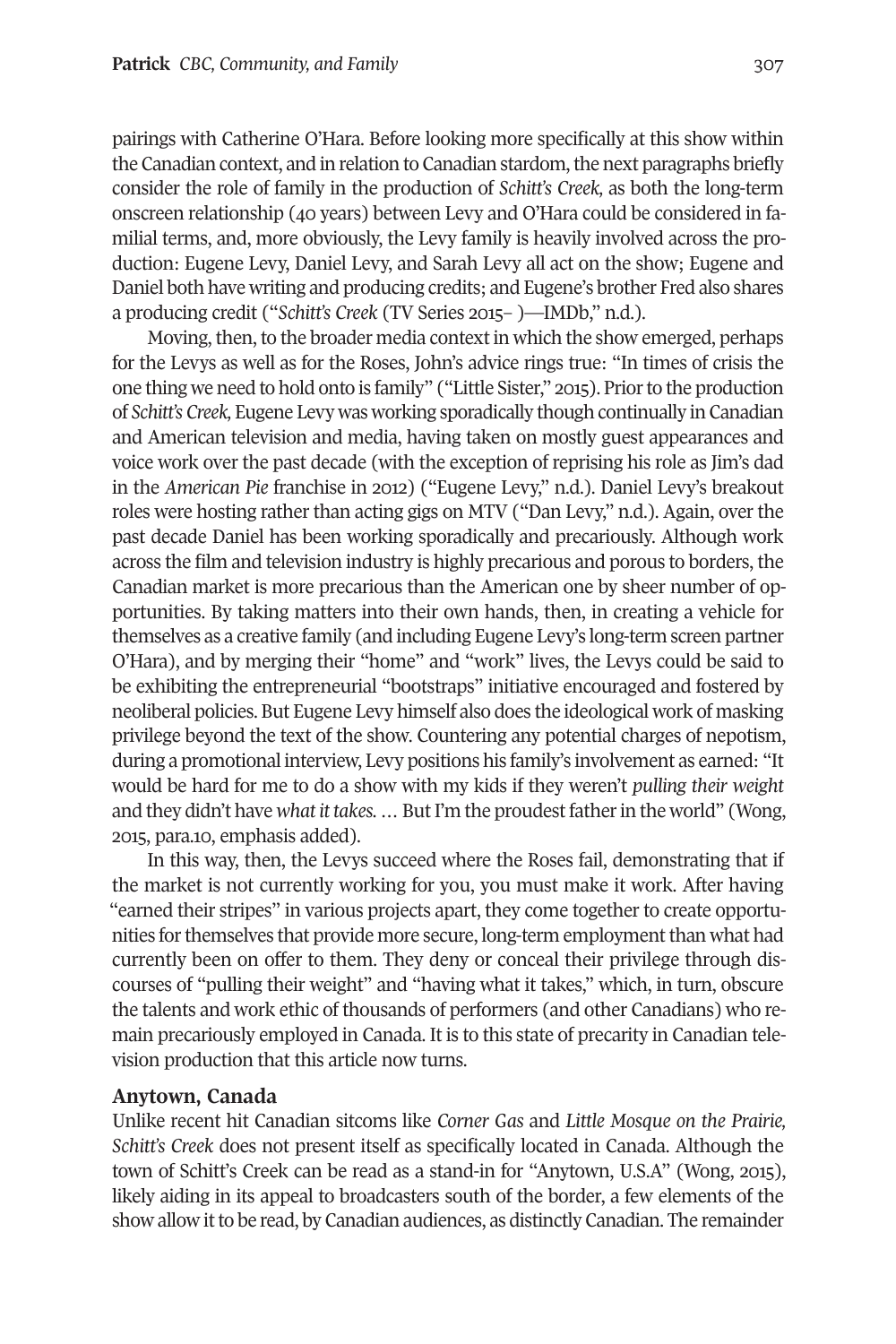of this article first discusses *Schitt's Creek* in relation to, and as distinct from, the Canadian television comedy landscape before it. The article then demonstrates the ways in which the show's stars help to articulate its "Canadian" identity, even while it distinguishes itself from Canada's national comedic genre/brand, as well as from the CBC image that preceded it. Finally, the article examines the ties between Canadian media stars, as part of a national identity project, and neoliberalism more broadly particularly in relation to the concept of precarity and ideas about Canadian-ness as reflected by the national public broadcaster.

Canadian identity, media, and stars have long been precariously situated, particularly in relation to the American identity, media, and stars against which Canadians define themselves. Due to the comparatively few successful sitcoms generated within Canada's borders, much focus has been given to (and much pride associated with) the three major comedy shows that have come to "represent" Canada and its production potential abroad—all of which not only articulate, but also centre narratively on geographic spaces in Canada. *Trailer Park Boys*, though situated within a fictional trailer park, unfolds in and aroundDartmouth, Nova Scotia.Both *CornerGas* and *Little Mosque on the Prairie* take place in fictional small-towns in Saskatchewan. Reviewers of these shows note that they all share a focus on community life, and also emphasize Canada's diversity and "gentle" nature (Doyle, 2007, p. 5). The laughs garnered in these shows are through their anti-pretentiousness ("anti-bourgeois"-ness) and their "embrace [of] those at the bottom of the social ladder" (p. 8), which, in turn, helps to define us as a nation that cares—atleast more thanAmericans do—about notleaving anyone behind.

But that was before the effects of the 2008 global recession (and Stephen Harper's Conservative government) hit. Although *Schitt's Creek* could be said to be "anti-bourgeois" in that it does poke fun at the "hoity-toity" Rose family, as Roland Schitt describes them ("Honeymoon," 2015), the "townies" are equally prone to be the butt of the joke. Furthermore, the notion of gentle and anti-pretentious comedy is overturned in *Schitt's Creek,* which relies on satirical humour that often includes intertextual cultural references, requiring audiences to be somewhat informed to get the joke (particularly the jokes of Alexis and David, which rely upon viewers having a certain cultural capital to appreciate, forinstance, David asserting his suitability to join in Roland's annual turkey hunt: "I could not be more at one with nature. I do Coachella every year so …," "Turkey Shoot," 2015). Additionally, the redemptive potential of small-town values as exhibited on other Canadian sitcoms is somewhat thwarted by the Roses' continued desire to escape the town and and hold onto their distinct, "nouveau riche" identities, as well as their position as butt of the joke. These tensions could speak to a Canadian audience that, in the aftermath of recession, is less naïve about the socioeconomic ladder—and their position on it—than they once were.

At the same time, certain elements of this socio-economic ladder remain distinctly Canadian, despite the encroachment of neoliberal ideals. *Schitt's Creek* airs not on the privately owned CTV but on Canada's national public broadcaster, an institution that remains highly susceptible to the sweeping reforms of conservative economic policies, though situated beyond the governing logic of the market. In recent years the CBC has struggled due to staff and budget cuts, as well as increasing competition from cable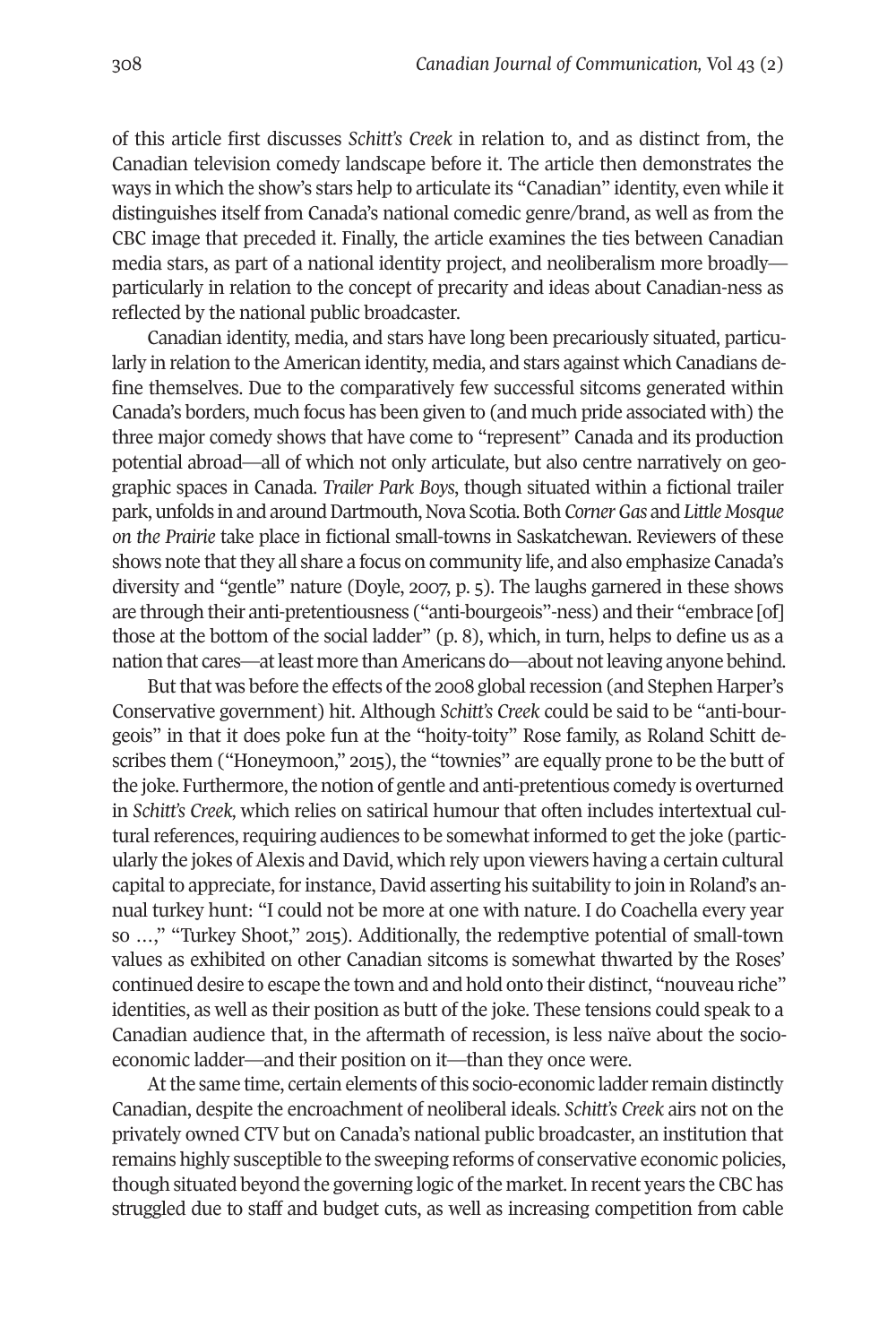and online distribution platforms (Conway, 2014; Tinic, 2005). In fact, the broader programming mandate for 2015 of which *Schitt's Creek* was an example—the specific rebrand toward "darker" content (Eastwood, 2014; Wong, 2015)—speaks precisely to a notion that Canadian audiences are looking for something beyond the gentle fare previously on offer. Although the lackadaisical success of much Canadian content has often been tied to a notion that Canadians are averse to such content, this lack of success could speak to the continued efforts by those working within the Canadian industry to shape a broad and simplified version of an identity ("gentle," "nice," "equalizing") that can easily distinguish "Canadian-ness" from "American-ness." This (mis-)ascription of certain characteristics to Canadians has long been sustained by the programming of the CBC, which, as outlined by Cormack and Cosgrave (2014), would find itself redundant if it ever truly succeeded at "[solving] the problem of Canadian identity" (p. 326). Perhaps, then, Canadian audiences are not so much averse to Canadian content as they are averse to the continued ascription of these so-called Canadian qualities that, if they ever existed, are less and less suitable for success within the neoliberal global marketplace. The CBC, however, is a highly charged platform upon which to experiment with other forms of "Canadian-ness."

### **Canadian stars and the CBC**

Elements of *Schitt's Creek* speak to aspects of Canadian identity that extend beyond the constrained notions of niceness for which Canadians are apparently known. Clearly, viewers have a long-standing, pride-filled association with Eugene Levy and Catherine O'Hara as Canadian stars who have not only "made it" south of the border but have also risen through the ranks of satiric comedy—a form of comedy that is rarely associated with nice and gentle forms of humour. This more "biting" form of humour, in fact, bridges Canadian comedy/identity with broader success, as it was through their cross-border texts (in SCTV and beyond) that Eugene Levy and Catherine O'Hara became household names in both Canada and the United States. Actors who succeed in the United States generate a distinct national pride among Canadian audiences, despite—and because of—such successes being American defined: as noted previously, many notions of Canadian identity centre around a comparative American identity that both distinguishes and underlies our own (Bociurkiw, 2011) Although the proximity and size of the U.S. media industry almost mandates that Canadian performers seek out opportunities in the States if they want steady employment, the stars who continue to demonstrate their Canadian identity—either through their continued working and living associations (e.g., Jay Baruchel, Drake) or through repeated reference to or inability to hide their heritage (e.g., Mike Myers, Céline Dion)—become themselves not only symbols of Canadian identity, but also, quite literally, embodiments of it.

Eugene Levy is an actor who consciously positions himself, as part of his star persona, as being tied to Canada—by continually starring alongside Canadians, and by working concurrently in both Canada and the United States. Here, again, Levy succeeds where the Roses fail. While those big-city folks are fish out of water, unable to adapt to or fit into community ways of life, Levy enjoys fluid, cross-border success, making the market adapt to him rather than the reverse. As a cast member on one of Canada's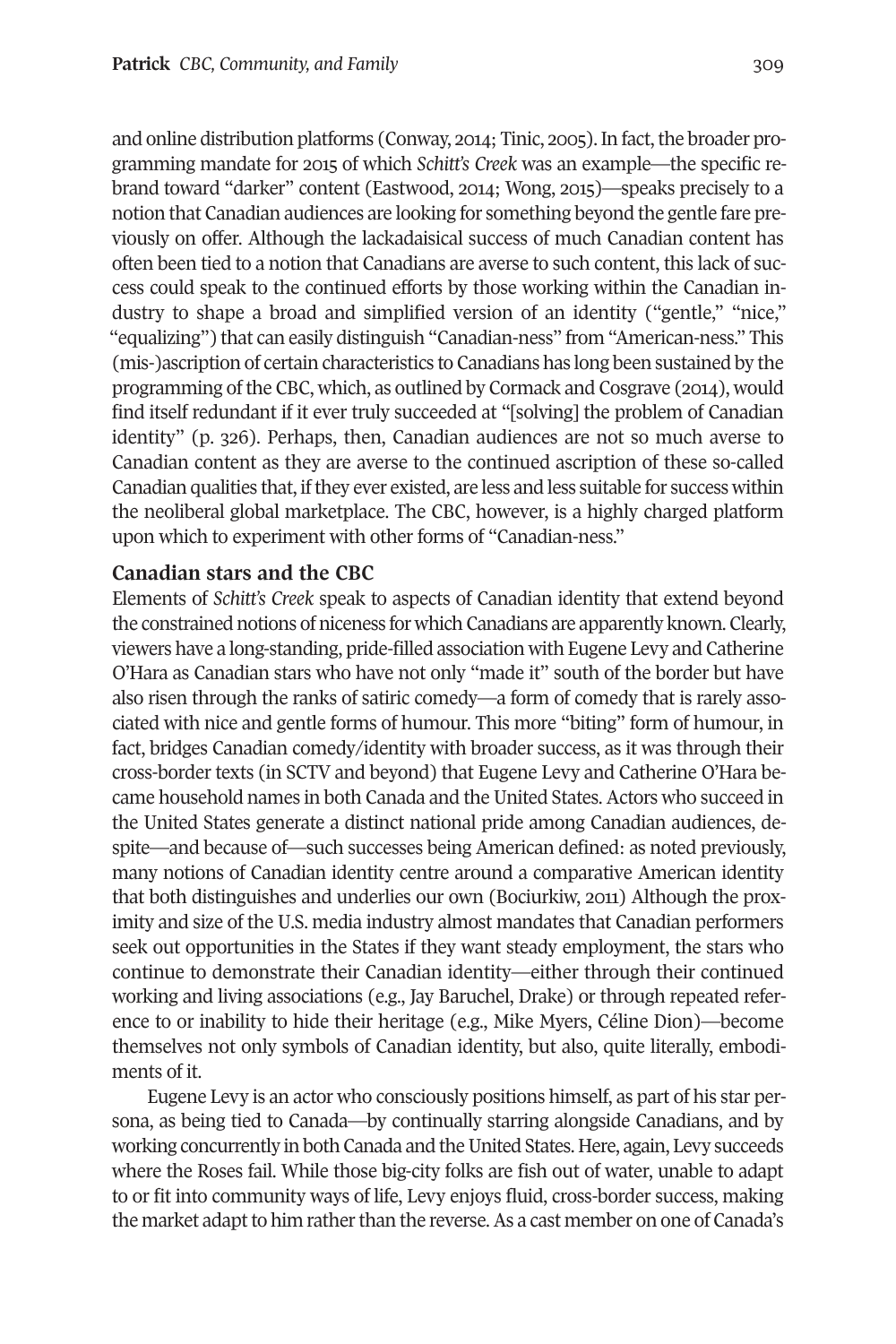most beloved sketch comedy shows (SCTV kick-started the careers of not only Levy and O'Hara, but also John Candy, Rick Moranis, and Dave Thomas), Eugene Levy came to be part of Canada's comedy heritage but has since gained much more cultural capital than most stars who remain working within Canada.

Levy's previously established international cultural capital afforded him a unique power as co-creator of a new comedy for CBC in 2015.In this way, *Schitt's Creek* reverses the role of CBC in providing a platform for "unknown" or lesser-known Canadians to rise to national renown, but rather calls on viewers' extended knowledge of both Levy and O'Hara as Canadian stars, which, in turn, is apparently enough in and of itself (in the eyes of CBC) to signify "Canadian content." This renown additionally affords Levy a primetime slot in which he can take more comedic risks, including naming a show after a profane colloquialism, which might not be so welcomed if coming from a younger, lesser-known talent. Furthermore, as a cross-border star, Levy had already transcended the gentle "Canadian-ness" with which other CBC stars are identified (Cormack & Cosg[rav](#page-16-2)e, 2014), thus immediately signalling the "darker" elements of CBC's re-branding. <sup>3</sup> In choosing, then, to return to Canada to produce and star in his own CBC show, which, in turn, necessitated the hiring of other Canadian actors, Levy symbolically located *Schitt's Creek* within Canada's cultural landscape and re-inscribed Canadian-ness onto his already established multinational star persona—a persona which, by then, was likely associated by many with an edgier comedy than most recent Canadian television.

Although *Schitt's Creek* is neither set specifically in Canada, nor does it depict specifically Canadian concerns, its airing on Canada's national public broadcaster and its use of Canadian stars situate it as Canadian contentto Canadian audiences.Although there is not yet enough theoretical work on Canadian stars to delineate the pleasures gleaned from seeing "our own" return to their home country to potentially save the CBC, it is worth considering that our national pride in these (and other internationally successful) Canadian actors is tied to our own precariously situated media system. As noted at the outset of this article, English Canadians have long seen their media mandated to meet content regulations intended to ensure that Canadians' national identity is not lost in the deluge of American cultural imports. At the same time, Canadians have witnessed countless actors and comedians re-locate to the U.S. to pursue more lucrative and visible careers. While some television stars—particularly the sketch comedy stars from shows like *SCTV* and *Kids in the Hall*—were able to establish themselves as "names" in Canada before crossing into the U.S. for broader success, most Canadian actors must at some point choose between their nation and their career.

Countering that dilemma, the CBC has fostered its own form of stardom—what Cormack and Cosgrove (2014, 2016) have termed "state celebrity." Though not "actors," these stars (e.g., Don Cherry, Ron MacLean, Peter Mansbridge, and George Stromboulopoulos) wield large amounts of cultural capital that, because of their ties to the CBC, are also uniquely linked to the nation-state and their citizenship within the nation-state. This form of stardom has even extended to the CBC's reality stars, including the "dragons" of *Dragons' Den.* However, in recent years the ties between these stars, the CBC, and the nation-state have lessened in strength. In losing the ex-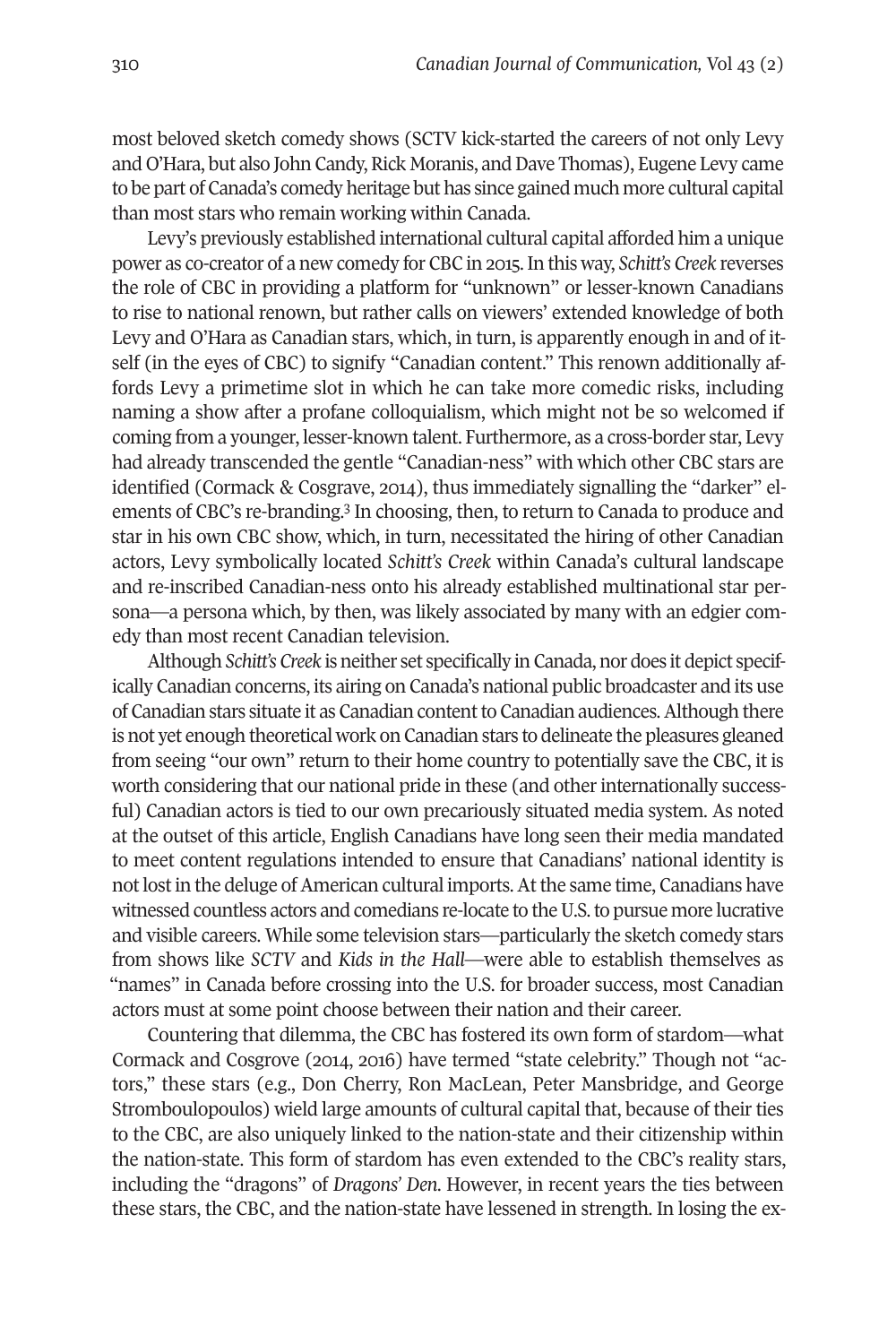clusive rights to broadcast NHL hockey, for instance, the CBC lost exclusive rights to Cherry and MacLean. Peter Mansbridge's recent retirement left a gaping hole in CBC's primetime line-up.And the Ghomeshi scandal of 2014–2015, as well as the CBC's handling of the case, tainted the image of the supposedly benevolent public broadcaster (Cormack & Cosgrave, 2016). Finally, as discussed earlier, the loss of two popular "dragons" to the U.S. show *Shark Tank* exposed the limits of CBC's appeal to some of their most valuable stars. (The disdain with which these dragons-turned-sharks are treated on the U.S. show certainly highlights the disparity between the "nice" Canadian way of doing business and the much more cutthroat yet appealing American forms of success.)

This moment of upheaval is crucial to appreciating the shift in CBC's decision to "lure back" two of Canada's biggest comedy exports. The international success associated with O'Hara and Levy suggests that their stars signify "Canada" in a much more broad and abstract sense than for state celebrities born of the CBC. This move toward a different signification of "Canada," as reflected in the content, production, and distribution of *Schitt's Creek,* speaks to not only the shiftin comedic tone discussed above, but also to a shift in the CBC brand. Instead of choosing and nurturing stars that merge with the CBC brand (and therefore whose image and its related significations vis-à-vis national identity are under the control of CBC), the CBC turned to internationally successful Canadian-born stars who signify "Canadian" in ways that are distinct from the CBC's own image. Instead of building the show from the bottom up, the CBC further allowed the Levys to operate independently, licensing the show rather than serving as production house. The willingness of the CBC to not only invest in Canadian, non-CBC stars, but also to help "import" American ones to star alongside them, suggests a precarious view of their own prior investments in the Canadian media and star system, always at risk of succumbing to scandal, loss to another Canadian network, and/or American export. While the international star's position at the CBC is just as precarious (for they could always return to their international careers if and when they wanted), the more abstract/diluted ties to the CBC (especially when the CBC becomes more of a "middleman" distributor than all-responsible producer) signal less of a threat to its identity—and its role as nation builder—if ruptured by scandal and/or economic upheaval.

Therefore, while O'Hara, Levy, and even Chris Elliott live out their own retreatist narrative—moving (back) to Canada from the harsh, cutthroat world of American media, but bringing with them biting humour, cultural references, and a newfound economic anxiety—it is the CBC (rather than Canadians) that comes to stand in for the "quirky" townsfolk of the smaller community. The humorous clash of civilizations is not between the international stars and Canadian viewers—for we have followed them in and out of the Canadian media for decades—but rather between them and the CBC; we watch in delight as the CBC adapts to these newcomers (rather than the opposite), bringing with them a cynicism and self-awareness to a network that no longer (if it ever could) decide what it means to be Canadian, and perhaps no longer even wants to decide. In this world nationhood is relative and only we, the audience, who watch (in Canada) get to decide what is and is not Canadian.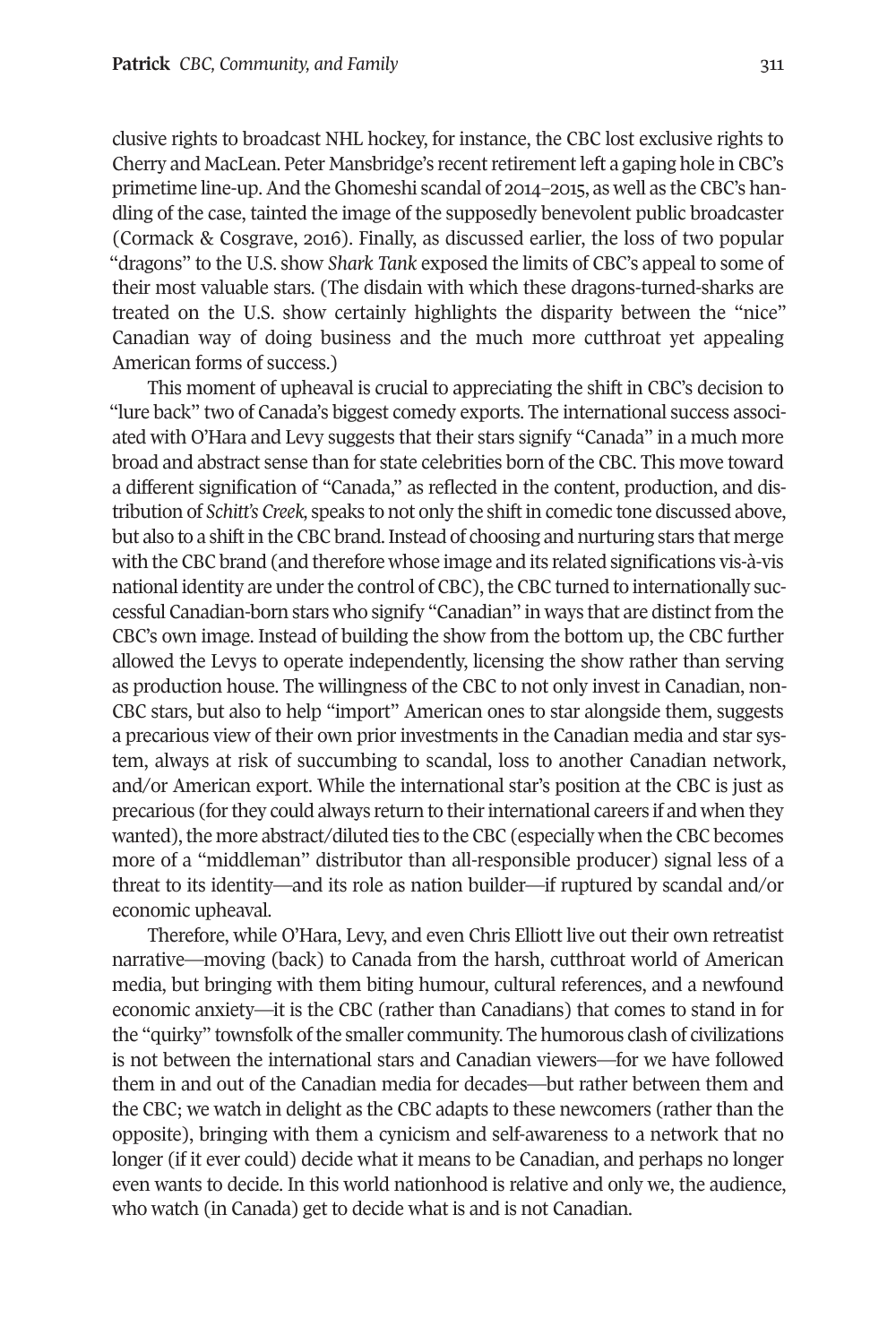Yet still those decoding decisions are often necessarily made in relation to American programming. Because *Schitt's Creek* is not clearly articulated as being "Canadian" (within the show), its identity as Canadian, much like that of Canadians themselves who travel abroad, can be lost in other contexts or absorbed by American ones. *Schitt's Creek* is only decoded as Canadian by (Canadian) audiences who recognize both its stars and its platform as Canadian, and the further it travels from the nation and its public broadcaster, the less recognizable it is as a national product. The global economy necessitates the de-localization of media, people, and capital, while producing alternative sites of affective ties to nation and identity. A show that is filmed in Canada, features Canadian stars, and airs on the Canadian public broadcasterre-localizes Canadian media production in the global market, yet always in precarious ways; it could be filmed anywhere, its stars could leave Canada, and it need not (and does not) exclusively air on the CBC. That the subject matter of *Schitt's Creek* so masterfully speaks to this precarity is perhaps not incidental, but rather central to its success as a Canadian production.

#### **Conclusion**

*Schitt's Creek* serves, then, as a uniquely situated Canadian text in a global market. In relying on national stars rather than content to signify its national origin, the show's national identity becomes more obscure the further from the Canadian market that the show travels. Much like other commodities in today's global market, *Schitt's Creek* is designed to maximize its appeal (and, therefore, profitability). It is a transitional show that speaks directly to concerns over economic uncertainty, crisis, community, and family. Though dealing with these issues ambivalently, the show clearly situates itself in relation to a renewed rhetoric of "hard work," "fiscal responsibility," and individual accountability in neoliberal societies.As it airs in Canada and theU.S., countries that are both dealing with the fallouts of the global recession of 2007–2008, *Schitt's Creek* is careful in crafting different forms of appeal. Although the show stars known Canadians, the scenarios and places depicted on *Schitt's Creek* stand in for "Anytown, North America."

In this refusal to "be Canadian," the show speaks to more than merely an interest in widespread audience appeal or a neoliberal decline in the meaning of "nation." It also potentially speaks to a broader reputational decline that has plagued Canada in recent years. Our infamous human rights missteps (our mistreatment of Indigenous populations; Quebéc's controversial Charter of Values), our notable absence in dealing with global climate change, and our ongoing cooperation in imperialist operations have damaged our own identity claims as global peacekeepers and upholders of social justice. With the election of a new government, there was hope that the damage here might be undone, but countless broken election promises and growing discontent have brought cynicism to the forefront of Canadian society. Meanwhile the increasing injustices, fear-mongering, and "Othering" taking place around the globe indicate that our nation's example might no longer be enough. The shiftin tone from 2004's *Corner Gas* to today's *Schitt's Creek* might just be speaking to our new-found knowledge that not only has Canada failed to look out for those "at the bottom," but that it might be too late—we might all, like the Roses, be up Schitt Creek without a paddle.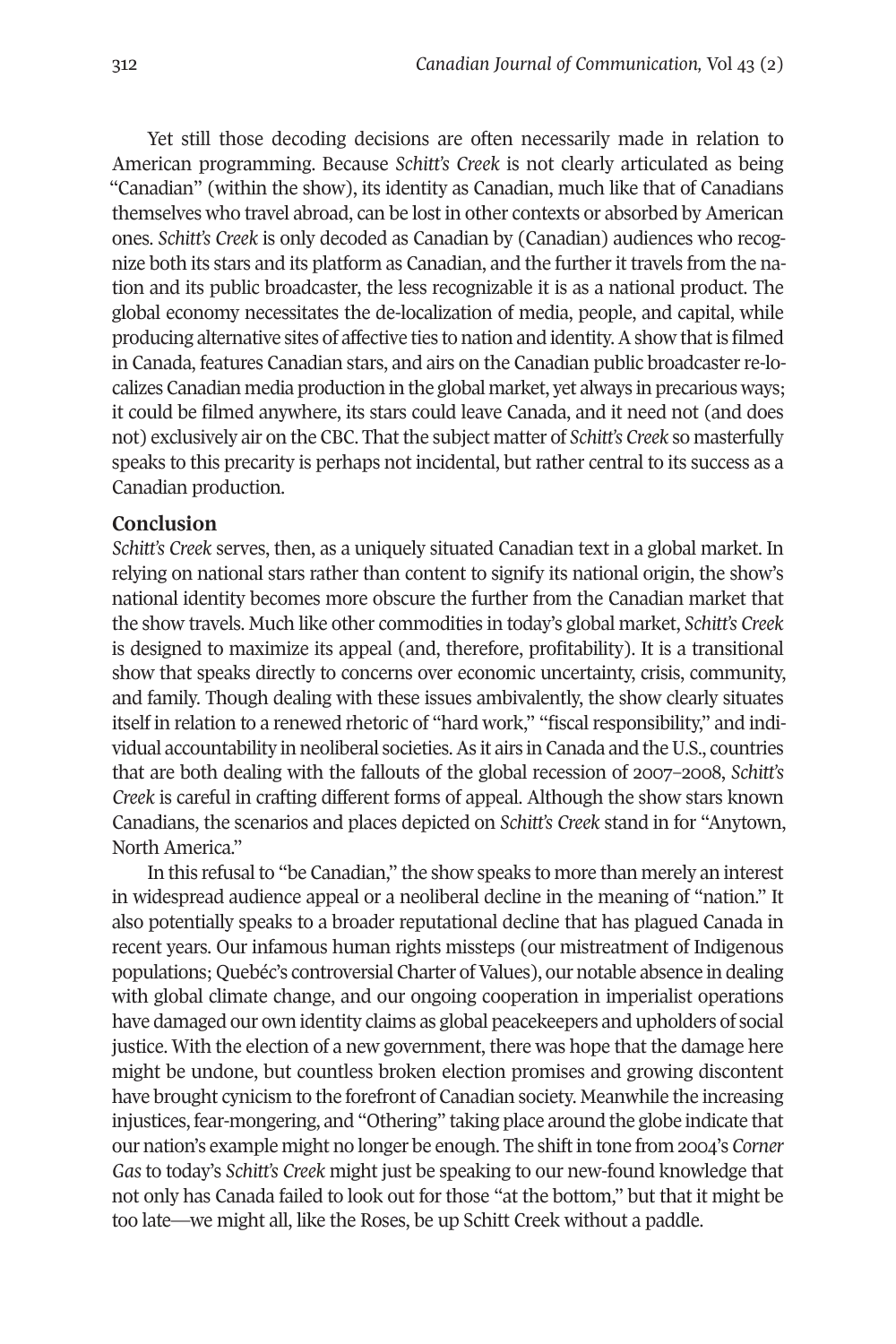## <span id="page-16-0"></span>**Notes**

1. As noted earlier, perhaps because the show airs simultaneously in theU.S. and Canada, *Schitt's Creek* does not, in the early episodes, articulate a national setting. However, as noted by Brenda Weber (2009), the ideology ofthe meritocratic "AmericanDream"—that anyone can be successful ifthey are talented and work hard—is neither specific to nor contained merely in American popular texts, but is a "universal signifier" (p. 46) that speaks to an imagined conception of what both America and its capitalist system stand for.

<span id="page-16-1"></span>2. This view on parents who have "earned" their rewards and their entitled children perhaps reflects a "baby boomer" generational view more than an objective reality, as suggested by recent outrage by young Britons over the Brexit referendum—in which an older generation of Conservative Brits, who have been "given everything," are being blamed for spoiling the next, more progressive, generation's "future" by voting to leave the European Union (Cosslett, 2016). Johnny Rose's son David, in particular, could be said to speak to this ambivalence, through his struggle to find appropriate small-town outlets for his creativity and pansexuality (and the generational differences represented in the show are not surprising, considering that it incorporates two generations of Levys in producing and writing).

<span id="page-16-2"></span>3. It is worth noting that although Levy often plays the "gentle" or "naïve" character, this characteris often satirical (*SCTV*, *Best in Show*) or in a context of dirty or "frat humour" (*American Pie*).

# **Television productions**

- Kleinfeld, Sandra (Production Executive), Middleton, Molly (Producer), Armitage, Mike (Producer), & Tighe, Tracie (Executive Producer). (2006–). *Dragons' den* [Television series]. Toronto, ON: Canadian Broadcasting Corporation.
- Levy, Dan (Executive Producer), & Levy, Eugene (Executive Producer). (2015–). *Schitt's Creek* [Television series]. Toronto, ON: Canadian Broadcasting Corporation.

#### **References**

- Anderson, John. (2016). *An over-the-top exemption: It'stime to fairly tax and regulate the new Internet media services.* Ottawa, ON: Canadian Centre for Policy Alternatives.
- Bociurkiw, Marusya. (2011). *Feeling Canadian: Television, nationalism, and affect.* Waterloo, ON: Wilfred Laurier University Press.
- CBC/Radio-Canada. (N.d.). *Mandate.* URL: <http://www.cbc.radio-canada.ca/en/explore/mandate> [April 1, 2016].
- Conway, Kyle. (2014). Little Mosque, small screen: Multicultural broadcasting policy and Muslims on television. *Television & New Media, 15*(7), 648–663.
- Cormack, Patricia, & Cosgrave, James F. (2014). Theorising the state celebrity: A case study of the Canadian Broadcasting Corporation. *Celebrity Studies, 5*(3), 321–339.
- Cormack, Patricia, & Cosgrave, James F. (2016). State celebrity, institutional charisma and the public sphere: Managing scandal at the Canadian Broadcasting Corporation. *Media, Culture & Society, 38*(7), 1048–1063.
- Cosslett, Rhiannon L. (2016, June 24). If you're young and angry about the EU referendum, you're right to be. *The Guardian.* URL: [https://www.theguardian.com/commentisfree/2016/jun](https://www.theguardian.com/commentisfree/2016/jun/24/young-angry-eu-referendum?CMP=fb_gu) [/24/young-angry-eu-referendum?CMP=fb\\_gu](https://www.theguardian.com/commentisfree/2016/jun/24/young-angry-eu-referendum?CMP=fb_gu) [July 4, 2016].
- Dan Levy. (N.d.). *IMDb*. [Webpage]. URL: <http://www.imdb.com/name/nm2391794> [April 1, 2016].
- Doyle, J. (2007). What makes Canadian TV so different? *Television Quarterly, 37*(3–4), 3–9.
- Druick, Zoë. (2015). Canadianization revisited: Programme formats and the new cultural economy of the Canadian broadcasting industry. *Journal of Popular Television, 4*(1), 75–89.
- Dubinsky, Zach. (2016, June 17). Deals Canada signed to catch tax cheats allow billions in taxes to escape. CBC.ca. URL: [http://www.cbc.ca/news/business/canada-offshore-tax-avoidance](http://www.cbc.ca/news/business/canada-offshore-tax-avoidance-corporations-tiea-1.3639597)[corporations-tiea-1.3639597](http://www.cbc.ca/news/business/canada-offshore-tax-avoidance-corporations-tiea-1.3639597) [July 4, 2016].
- Duggan, Lisa. (2003). *The twilight of equality? Neoliberalism, cultural politics, and the attack on democracy.* Boston, MA: Beacon Press.